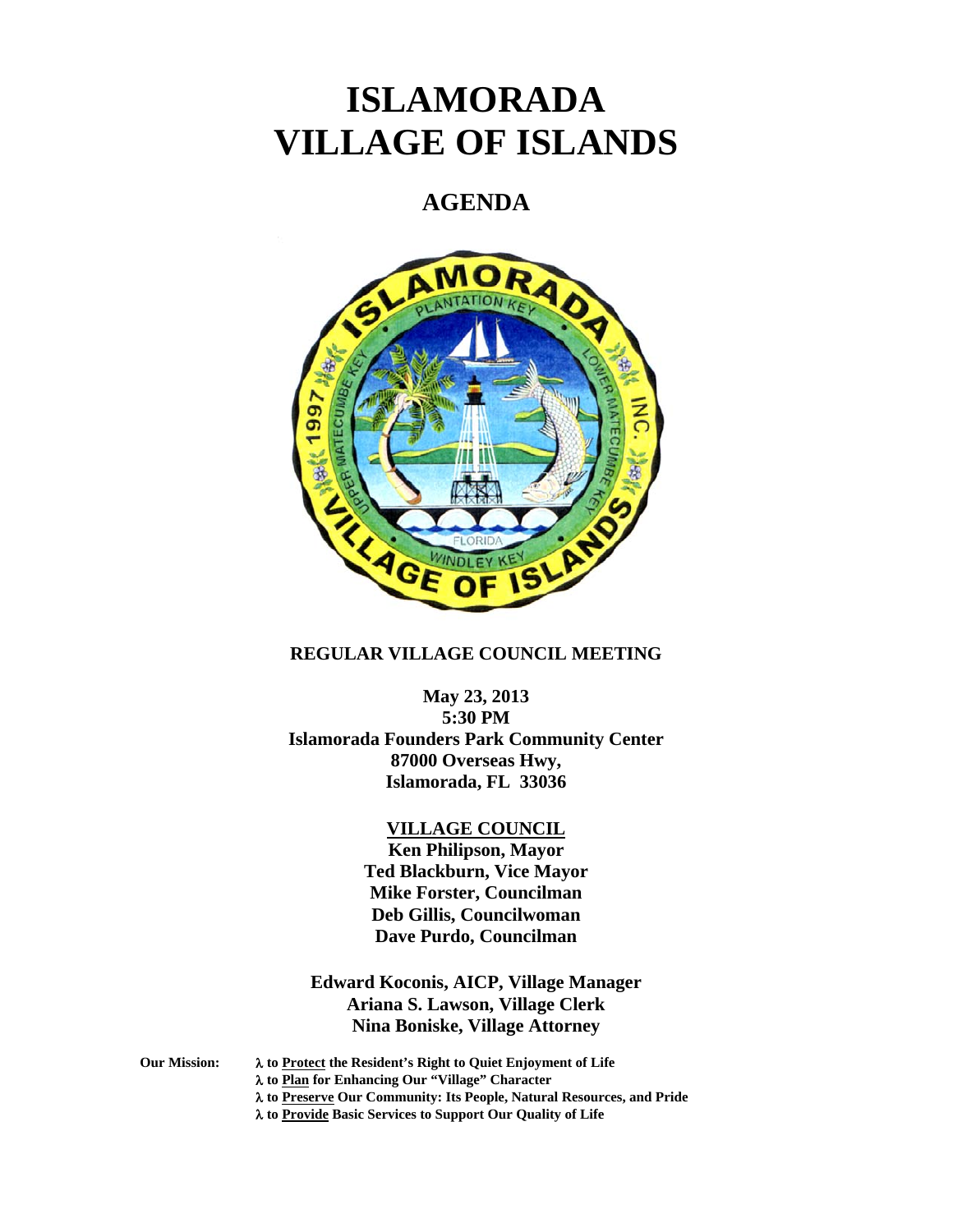

# **ISLAMORADA, VILLAGE OF ISLANDS REGULAR VILLAGE COUNCIL MEETING**

# **Founders Park Community Center 87000 Overseas Hwy Islamorada, FL 33036 May 23, 2013 5:30 PM**

# **I. CALL TO ORDER\ROLL CALL**

#### **II. PLEDGE OF ALLEGIANCE**

#### **III. PRESENTATIONS AND ANNOUNCEMENTS**

- **A.** Acknowledgement of Service on Land Acquisition Advisory Committee
- **B.** Proclamation Acknowledging Gordon Hadley's Service to Islamorada
- **C.** Presentation of FY 2012 Comprehensive Annual Financial Report James L. Burdick, **TAB 1** Burdick, Partner, Cherry Bekaert, LLP

#### **IV. PUBLIC COMMENT**

#### **V. AGENDA: Request for Deletion / Emergency Additions**

# **VI. CITIZENS' ADVISORY COMMITTEE UPDATES**

**A.** Village Council Appointments to Citizens' Advisory Committees, the Historic **TAB 2** Preservation Commission and the Local Planning Agency

#### **VII. VILLAGE MANAGER REPORTS AND UPDATES**

**A.** Update on Planning and Development Services

#### **VIII. CONSENT AGENDA**

(All items on the Consent Agenda are considered routine by the Village Council and will be approved by one motion. There will be no separate discussion of these items unless a Councilmember so requests, in which event, the item will be moved to the Main Agenda.)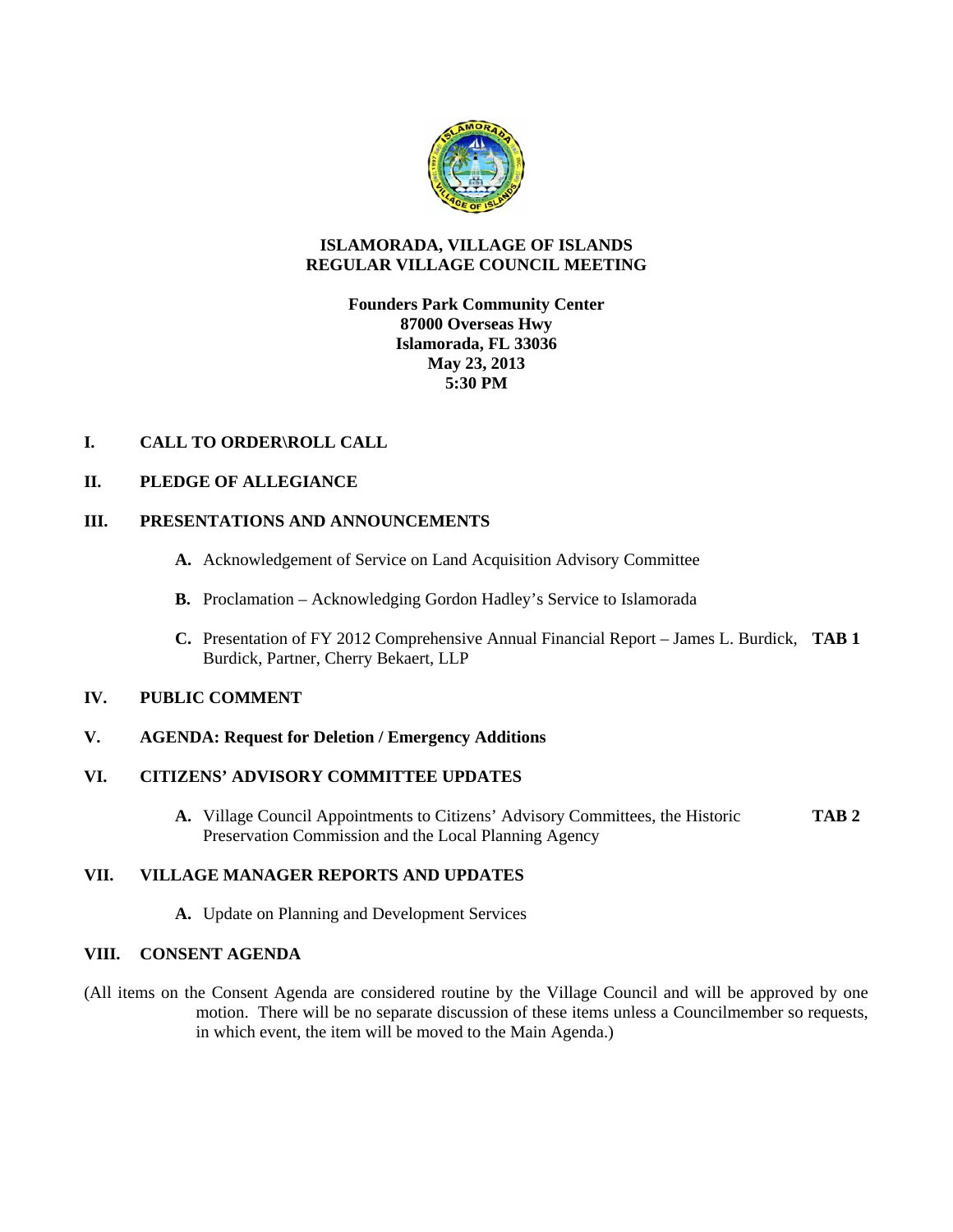#### **A.** Minutes: **TAB 3**

March 15, 2013 Village Council Workshop

March 15, 2013 Special Call Village Council Meeting

**B.** Resolution Approving First Amendment to Professional Federal Lobbying **TAB 4**  Consulting Services Agreement

**A RESOLUTION OF THE VILLAGE COUNCIL OF ISLAMORADA, VILLAGE OF ISLANDS, FLORIDA APPROVING THE FIRST AMENDMENT TO PROFESSIONAL FEDERAL LOBBYING CONSULTING SERVICES AGREEMENT BETWEEN ALCALDE & FAY LTD AND ISLAMORADA, VILLAGE OF ISLANDS TO PROVIDE PROFESSIONAL FEDERAL LOBBYING SERVICES; AUTHORIZING VILLAGE OFFICIALS TO IMPLEMENT THE TERMS AND CONDITIONS OF THE FIRST AMENDMENT; AUTHORIZING THE VILLAGE MANAGER TO EXPEND BUDGETED FUNDS; AUTHORIZING THE VILLAGE MANAGER TO EXECUTE THE FIRST AMENDMENT; AND PROVIDING FOR AN EFFECTIVE DATE** 

# **IX. ORDINANCES**

- **X. QUASI-JUDICIAL** 
	- **C.** Resolution Approving Dock Length Variance (VAR-12-01) by Scott Daiagi for **TAB 5**  Property Located at 89401 Old Highway, Plantation Key, Parcel Number 00092490-000000

**A RESOLUTION OF THE VILLAGE COUNCIL OF ISLAMORADA, VILLAGE OF ISLANDS, FLORIDA, CONSIDERING THE REQUESTS BY THE SCOTT DAIAGI FOR A DOCK LENGTH VARIANCE FOR THE DEVELOPMENT OF A PIER-TYPE DOCK 4' X 315' ACCESS WALK CULMINATING IN A 160 SQUARE FOOT (8' X 20') TERMINAL PLATFORM AND TWO DOLPHIN WOOD MOORING PILINGS LOCATED 25 FEET OFF THE TERMINAL END OF THE DOCKING FACILITY 20 FEET APART TOTALING A FOOTPRINT OF 1,920 SQUARE FEET ON PROPERTY LOCATED AT 89401 OLD HIGHWAY ON PLANTATION KEY, AS LEGALLY DESCRIBED IN EXHIBIT "A;" WITHIN THE NATIVE RESIDENTIAL (NR) ZONING DISTRICT; PROVIDING FOR THE TRANSMITTAL OF THIS RESOLUTION TO THE FLORIDA DEPARTMENT OF ECONOMIC OPPORTUNITY; AND PROVIDING FOR AN EFFECTIVE DATE** 

#### **XI. RESOLUTIONS**

**A.** Resolution Approving Florida Department of Environmental Protection State **TAB 6** Financial Assistance Agreement Pursuant to Line Items 1592A and 1686A of the 2012-2013 General Appropriations Act (Mayfield Grant)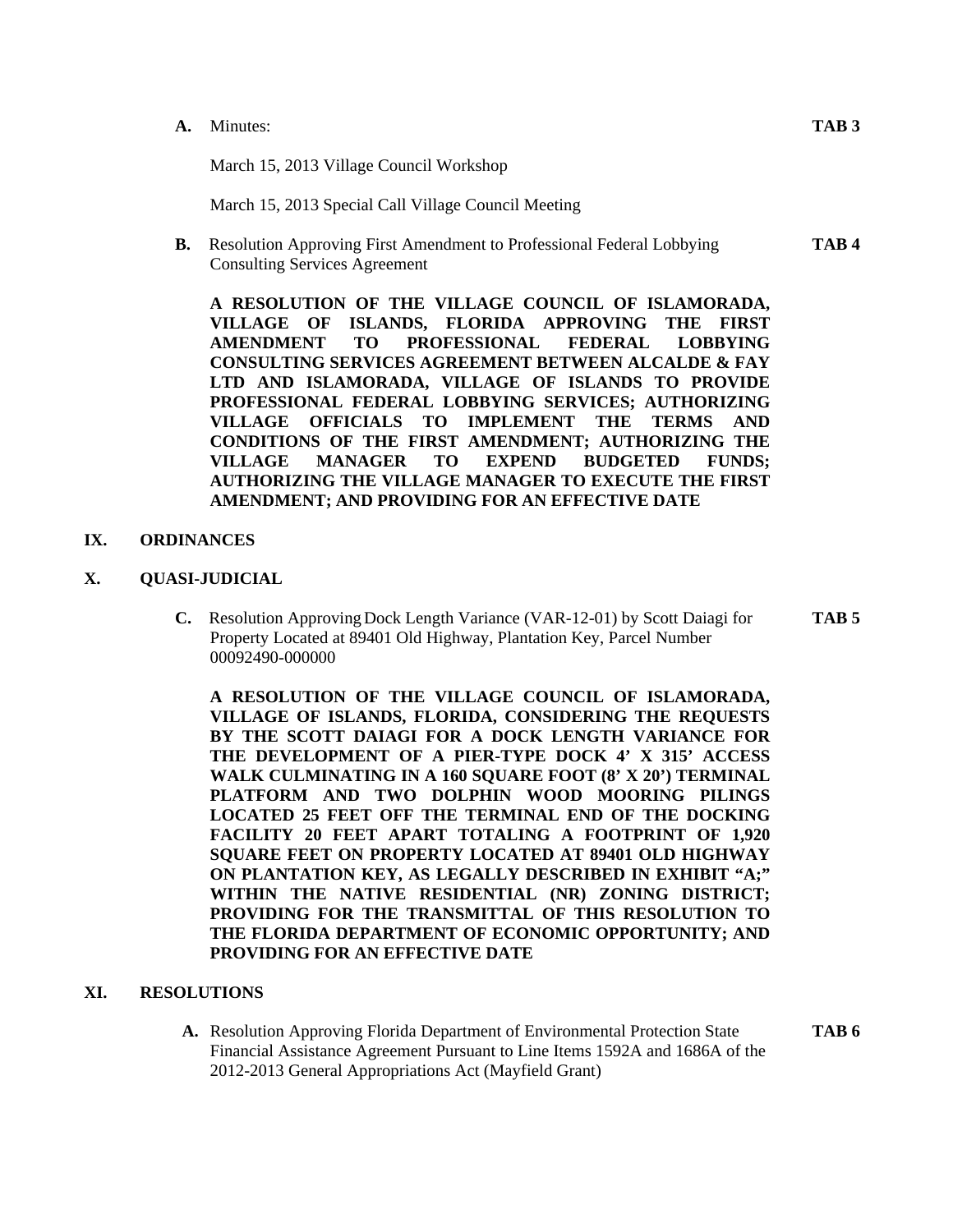**A RESOLUTION OF THE VILLAGE COUNCIL OF ISLAMORADA, VILLAGE OF ISLANDS, FLORIDA APPROVING THE STATE OF FLORIDA FINANCIAL ASSISTANCE AGREEMENT BETWEEN THE VILLAGE AND THE STATE OF FLORIDA DEPARTMENT OF ENVIRONMENTAL PROTECTION PURSUANT TO LINE ITEMS 1592A AND 1686A OF THE 2012-2013 GENERAL APPROPRIATIONS ACT; AUTHORIZING VILLAGE OFFICIALS TO TAKE ALL STEPS NECESSARY TO FINALIZE AND IMPLEMENT THE TERMS AND CONDITIONS OF THE AGREEMENT; AUTHORIZING THE VILLAGE MANAGER TO EXECUTE THE AGREEMENT; AND PROVIDING FOR AN EFFECTIVE DATE** 

#### **XII. MOTIONS**

#### **XIII. WASTEWATER MATTERS**

**A.** Wastewater Project Update **TAB 7** 

**B.** Resolution Approving the Purchase and Sale Agreement between Islamorada, **TAB 8** Village of Islands and Monroe County for the Acquisition of Property Located at 103 Key Heights Drive, Islamorada

**A RESOLUTION OF THE VILLAGE COUNCIL OF ISLAMORADA, VILLAGE OF ISLANDS, FLORIDA, APPROVING THE PURCHASE AND SALE AGREEMENT WITH MONROE COUNTY FOR THE ACQUISITION OF PROPERTY LOCATED AT 103 KEY HEIGHTS DRIVE ("PROPERTY") FOR THE VILLAGE'S WASTEWATER SYSTEM; AUTHORIZING THE VILLAGE MANAGER TO EXECUTE THE PURCHASE AND SALE AGREEMENT; AUTHORIZING THE VILLAGE MANAGER AND OFFICIALS TO IMPLEMENT THE TERMS AND CONDITIONS OF THE PURCHASE AND SALE AGREEMENT, AND TO EXECUTE ANY DOCUMENTS NECESSARY TO EFFECTUATE THE ACQUISITION AND CLOSING OF THE PROPERTY; AUTHORIZING THE EXPENDITURE OF FUNDS; AND PROVIDING FOR AN EFFECTIVE DATE** 

#### **XIV. MAYOR / COUNCIL COMMUNICATIONS**

| A. Village Manager's Evaluation                                                                          | TAB 9  |
|----------------------------------------------------------------------------------------------------------|--------|
| <b>B.</b> Discussion Regarding Village Manager's Employment Contract<br>– Councilman Forster             | TAB 10 |
| C. Discussion Regarding CityView – Councilman Forster                                                    |        |
| <b>D.</b> Discussion Regarding RESTORE Act Gulf Oil Spill Restoration Funding<br>- Vice Mayor Blackburn  |        |
| <b>E.</b> Discussion Regarding Expanding the Role of the Local Planning Agency<br>- Vice Mayor Blackburn |        |